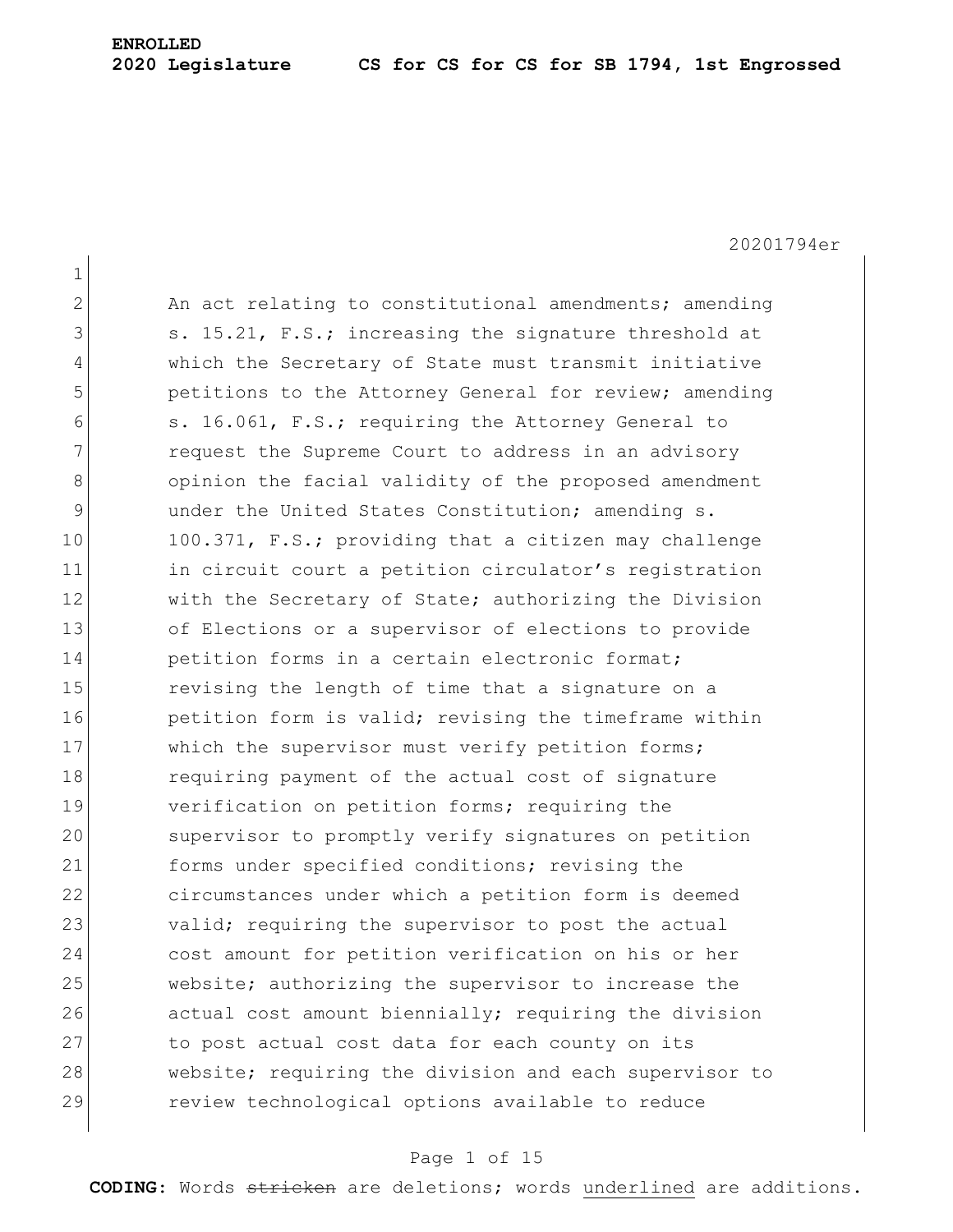#### **2020 Legislature CS for CS for CS for SB 1794, 1st Engrossed**

20201794er 30 verification costs and to post certain information on 31 Signature verification on their websites; requiring 32 the Secretary of State to submit a copy of an 33 initiative petition to the Financial Impact Estimating 34 Conference; revising requirements for the Financial 35 Impact Estimating Conference's analysis of a proposed 36 initiative's economic impact; requiring certain ballot 37 language based on the findings of the Financial Impact 38 Estimating Conference; amending s. 101.161, F.S.; 39 requiring that ballots containing constitutional 40 amendments proposed by initiative include certain 41 disclosures and statements, in a specified order; 42 amending s. 101.171, F.S.; revising requirements 43 regarding the availability of copies of constitutional 44 amendments at polling locations; providing for 45 applicability; providing for severability; providing 46 an effective date. 47 48 Be It Enacted by the Legislature of the State of Florida: 49 50 Section 1. Section 15.21, Florida Statutes, is amended to 51 read: 52 15.21 Initiative petitions; s. 3, Art. XI, State 53 Constitution.—The Secretary of State shall immediately submit an 54 initiative petition to the Attorney General and to the Financial 55 <del>Impact Estimating Conference</del> if the sponsor has: 56 (1) Registered as a political committee pursuant to s.  $57$  106.03; 58 (2) Submitted the ballot title, substance, and text of the

### Page 2 of 15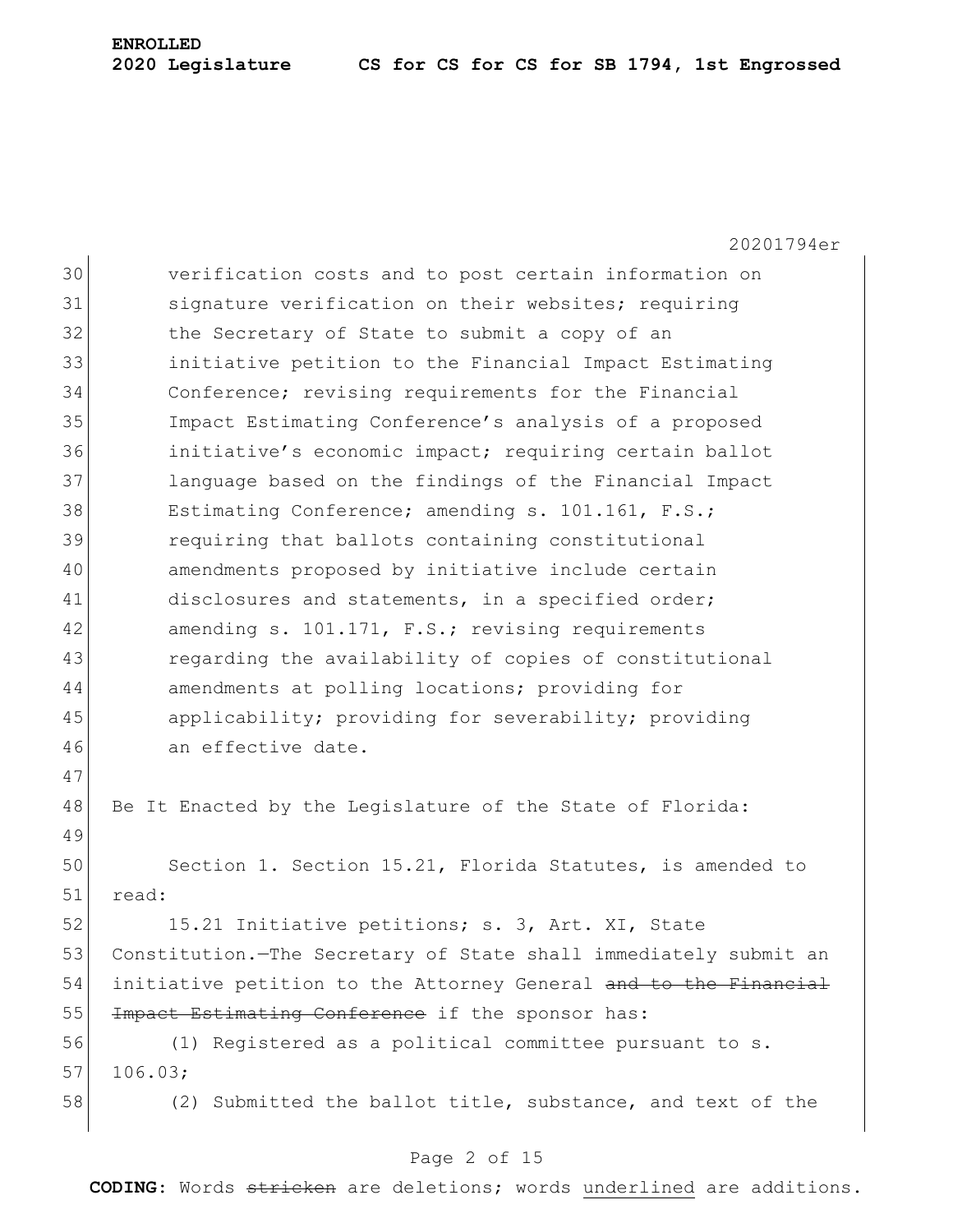20201794er

59 proposed revision or amendment to the Secretary of State 60 pursuant to ss. 100.371 and 101.161; and

61 (3) Obtained a letter from the Division of Elections  $62$  confirming that the sponsor has submitted to the appropriate 63 supervisors for verification, and the supervisors have verified, 64 forms signed and dated equal to 25  $\pm$ 0 percent of the number of 65 electors statewide required by  $s. 3$ , Art. XI of the State 66 Constitution and in one-half at least one-fourth of the 67 congressional districts of the state required by  $s. 3$ , Art. XI 68 of the State Constitution.

69 Section 2. Subsection (1) of section 16.061, Florida 70 Statutes, is amended to read:

71 16.061 Initiative petitions.

72 (1) The Attorney General shall, within 30 days after 73 receipt of a proposed revision or amendment to the State 74 Constitution by initiative petition from the Secretary of State, 75 petition the Supreme Court, requesting an advisory opinion 76 regarding the compliance of the text of the proposed amendment 77 or revision with s. 3, Art. XI of the State Constitution, 78 whether the proposed amendment is facially invalid under the 79 United States Constitution, and the compliance of the proposed 80 ballot title and substance with s. 101.161. The petition may 81 enumerate any specific factual issues that the Attorney General 82 believes would require a judicial determination.

83 Section 3. Subsections (3), (6), (11), (12), and (13) of 84 section 100.371, Florida Statutes, are amended to read: 85 100.371 Initiatives; procedure for placement on ballot.-

86 (3)(a) A person may not collect signatures or initiative 87 petitions for compensation unless the person is registered as a

### Page 3 of 15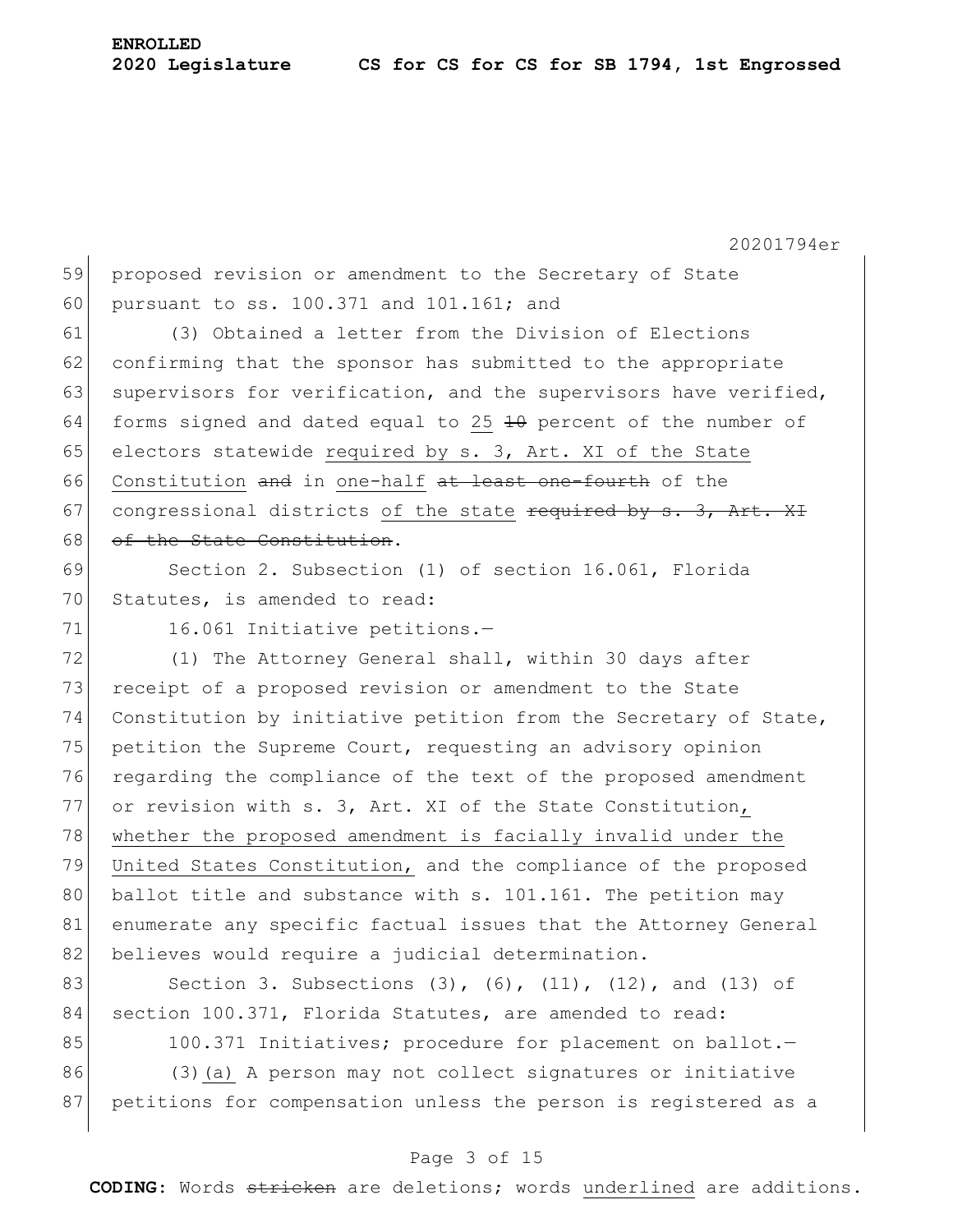88 petition circulator with the Secretary of State. 89 (b) A citizen may challenge a petition circulator's 90 registration under this section by filing a petition in circuit 91 court. If the court finds that the respondent is not a 92 registered petition circulator, the court may enjoin the 93 respondent from collecting signatures or initiative petitions 94 for compensation until she or he is lawfully registered.

95 (6) The division or the supervisor of elections shall make 96 hard copy petition forms or electronic portable document format 97 petition forms available to registered petition circulators. All 98 such forms must contain information identifying the petition 99 circulator to which the forms are provided. The division shall 100 maintain a database of all registered petition circulators and 101 the petition forms assigned to each. Each supervisor of 102 elections shall provide to the division information on petition 103 forms assigned to and received from petition circulators. The 104 information must be provided in a format and at times as 105 required by the division by rule. The division must update 106 information on petition forms daily and make the information 107 publicly available.

108 (11)(a) An initiative petition form circulated for 109 signature may not be bundled with or attached to any other 110 petition. Each signature shall be dated when made and shall be 111 valid until the next February 1 occurring in an even-numbered 112 year for the purpose of the amendment appearing on the ballot 113 for the general election occurring in that same year  $f^{\text{per}}$ 114 period of 2 years following such date, provided all other 115 requirements of law are met. The sponsor shall submit signed and 116 dated forms to the supervisor of elections for the county of

### Page 4 of 15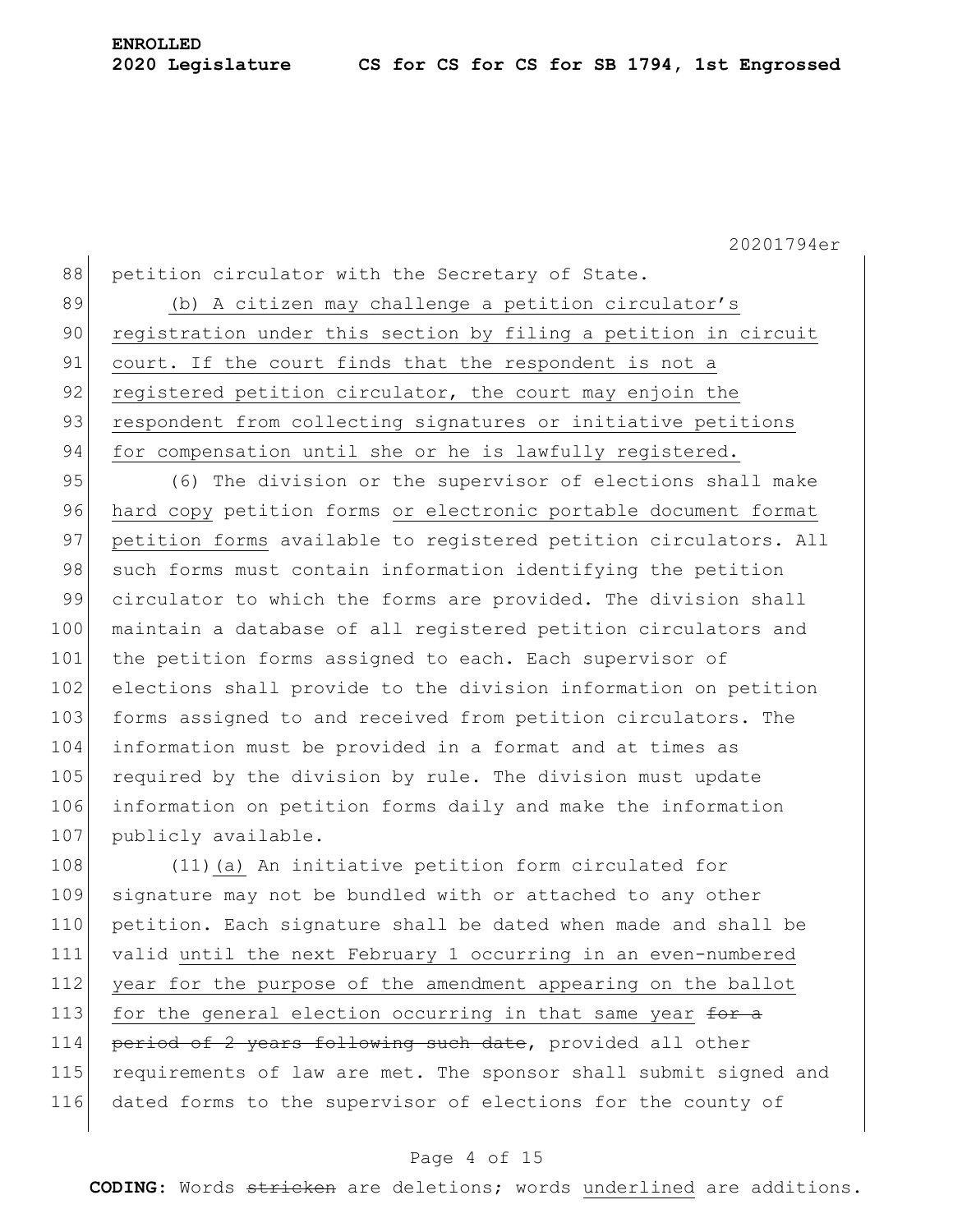20201794er 117 residence listed by the person signing the form for verification 118 of the number of valid signatures obtained. If a signature on a 119 petition is from a registered voter in another county, the 120 supervisor shall notify the petition sponsor of the misfiled 121 petition. The supervisor shall promptly verify the signatures 122 within 60  $30$  days after receipt of the petition forms and 123 payment of a  $t$ he fee for the actual cost of signature 124 verification incurred by the supervisor  $\frac{124}{1000}$  verification incurred by  $\frac{124}{1000}$ 125 However, for petition forms submitted less than 60 days before 126 February 1 of an even-numbered year, the supervisor shall 127 promptly verify the signatures within 30 days after receipt of 128 the form and payment of the fee for signature verification. The 129 supervisor shall promptly record, in the manner prescribed by 130 the Secretary of State, the date each form is received by the 131 supervisor, and the date the signature on the form is verified 132 as valid. The supervisor may verify that the signature on a form 133 is valid only if: 134 1. $\leftarrow$  1. $\leftarrow$  The form contains the original signature of the 135 purported elector. 136 2.  $\leftrightarrow$  The purported elector has accurately recorded on the

137 form the date on which he or she signed the form.

138 3.  $\leftarrow$  The form sets forth the purported elector's name, 139 address, city, county, and voter registration number or date of 140 birth.

141  $\vert$  4. (d) The purported elector is, at the time he or she signs 142 the form and at the time the form is verified, a duly qualified 143 and registered elector in the state.

144 5. The signature was obtained legally, including that if a 145 paid petition circulator was used, the circulator was validly

### Page 5 of 15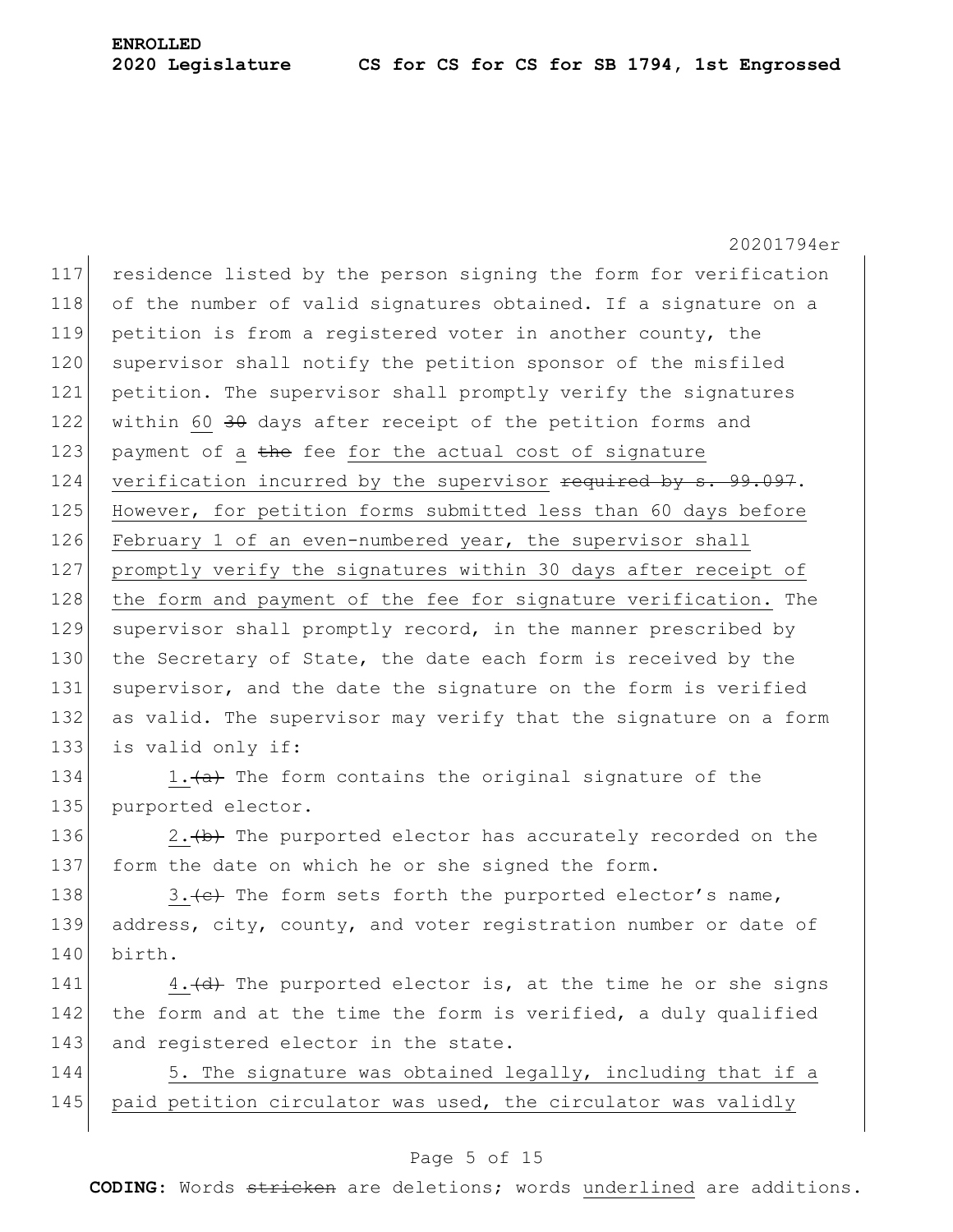20201794er 146 registered under subsection (3) when the signature was obtained. 147 148 The supervisor shall retain the signature forms for at least 1 149 year following the election in which the issue appeared on the 150 ballot or until the division of Elections notifies the 151 supervisors of elections that the committee that circulated the 152 petition is no longer seeking to obtain ballot position. 153 (b) Each supervisor shall post the actual cost of signature 154 verification on his or her website and may increase such cost, 155 as necessary, on February 2 of each even-numbered year. The 156 division shall also publish each county's current cost on its 157 | website. The division and each supervisor shall biennially 158 review available technology aimed at reducing verification 159 costs. 160 (c) On the last day of each month, or on the last day of 161 each week from December 1 of an odd-numbered year through 162 February 1 of the following year, each supervisor shall post on 163 his or her website the aggregate number of verified valid 164 signatures and the distribution of such signatures by 165 congressional district for each proposed amendment proposed by 166 initiative, along with the following information specific to the 167 reporting period: the total number of signed petition forms 168 received, the total number of signatures verified, the 169 distribution of verified valid signatures by congressional 170 district, and the total number of verified petition forms 171 forwarded to the Secretary of State. 172 (12) The Secretary of State shall determine from the 173 signatures verified by the supervisors of elections the total

### Page 6 of 15

174 number of verified valid signatures and the distribution of such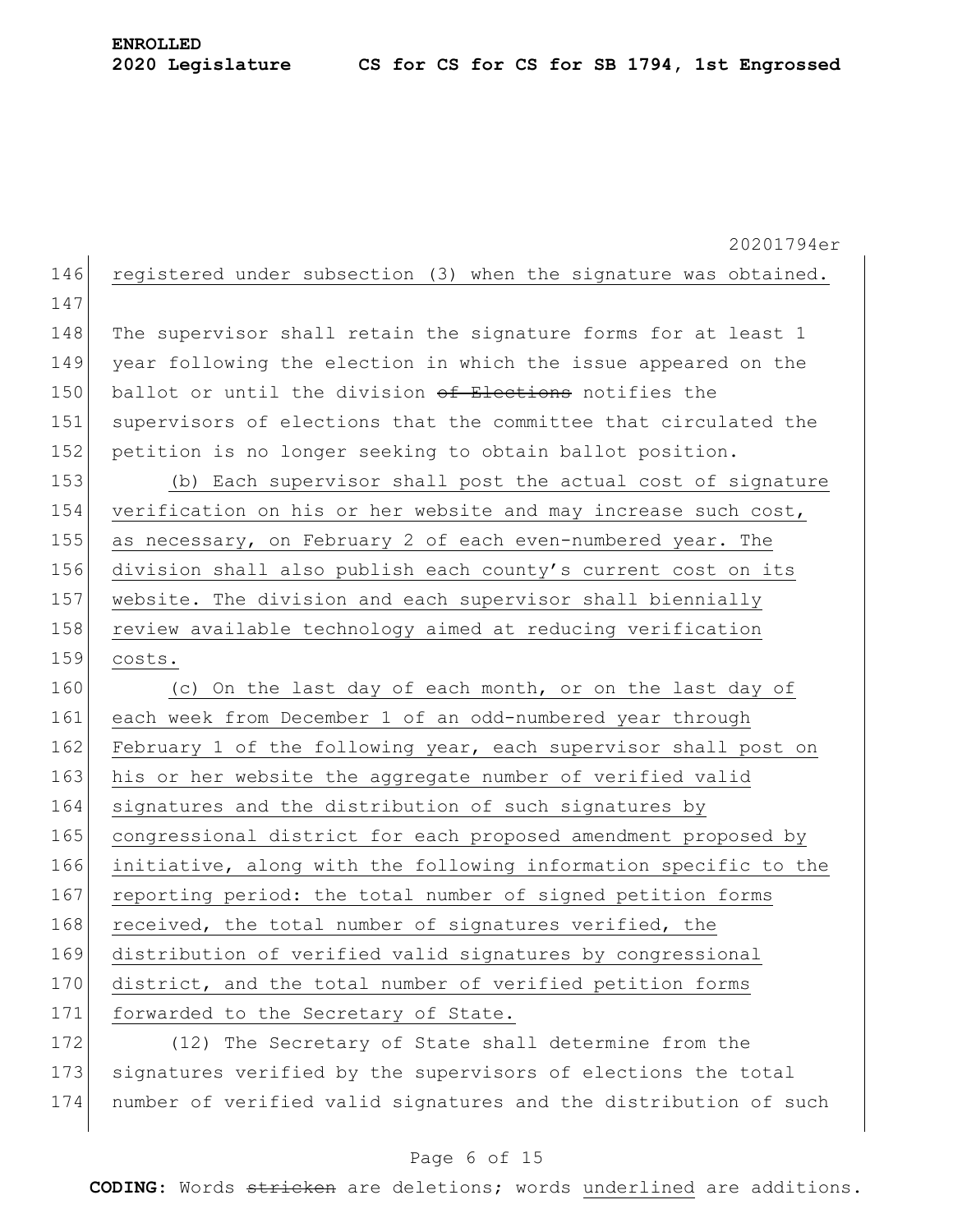175 signatures by congressional districts, and the division shall 176 post such information on its website at the same intervals 177 specified in paragraph (11)(c). Upon a determination that the 178 requisite number and distribution of valid signatures have been 179 obtained, the secretary shall issue a certificate of ballot 180 position for that proposed amendment and shall assign a 181 designating number pursuant to s. 101.161.

182 (13)(a) At the same time the Secretary of State submits an 183 initiative petition to the Attorney General pursuant to s. 184 15.21, the secretary shall submit a copy of the initiative 185 petition to the Financial Impact Estimating Conference. Within 186 75 days after receipt of a proposed revision or amendment to the 187 State Constitution by initiative petition from the Secretary of 188 State, the Financial Impact Estimating Conference shall complete 189 an analysis and financial impact statement to be placed on the 190 ballot of the estimated increase or decrease in any revenues or 191 costs to state or local governments, estimated economic impact 192 on the state and local economy, and the overall impact to the 193 state budget resulting from the proposed initiative. The 75-day 194 time limit is tolled when the Legislature is in session. The 195 Financial Impact Estimating Conference shall submit the 196 financial impact statement to the Attorney General and Secretary 197 of State.

198 (b) Immediately upon receipt of a proposed revision or 199 amendment from the Secretary of State, the coordinator of the 200 Office of Economic and Demographic Research shall contact the 201 person identified as the sponsor to request an official list of 202 all persons authorized to speak on behalf of the named sponsor 203 and, if there is one, the sponsoring organization at meetings

#### Page 7 of 15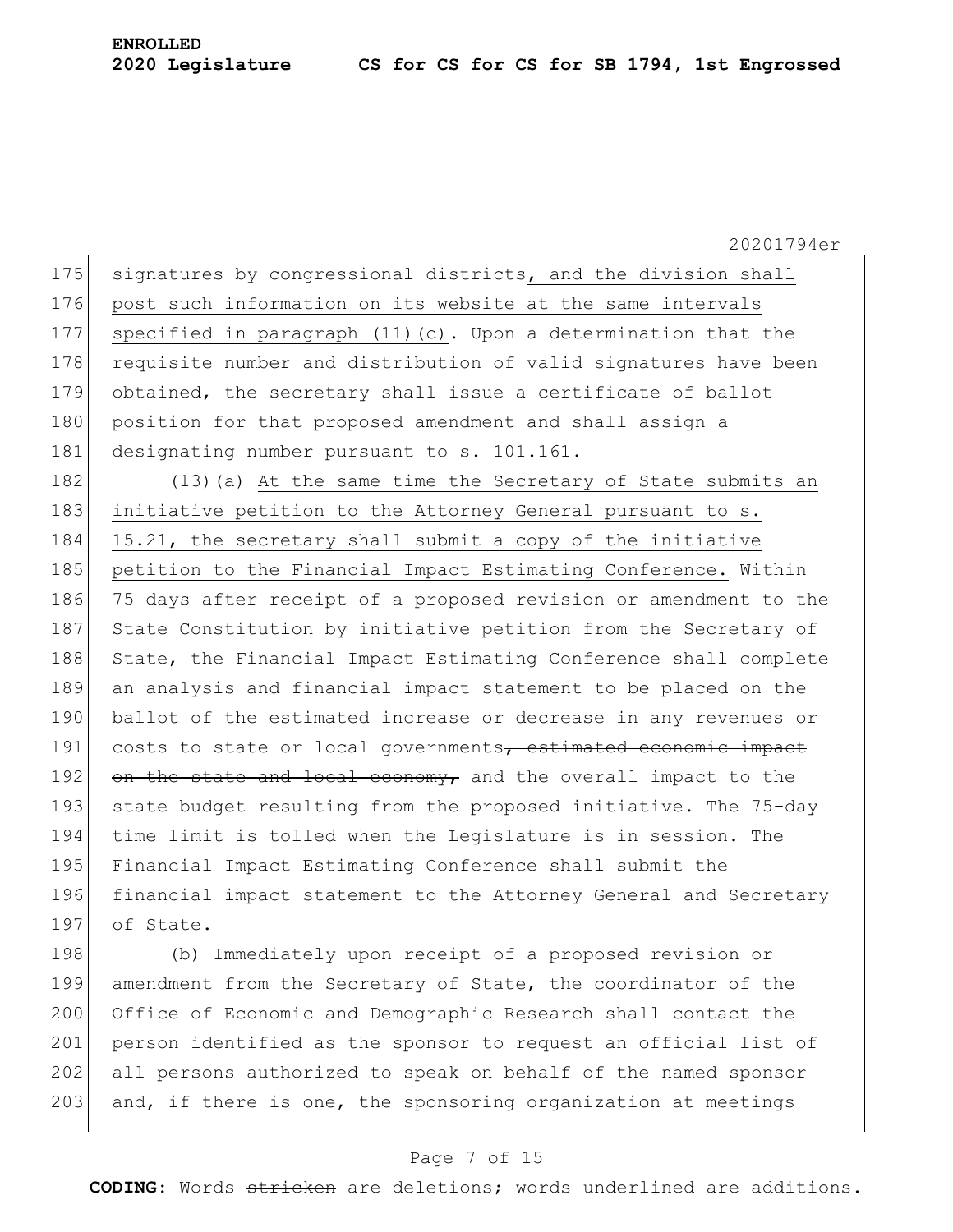204 held by the Financial Impact Estimating Conference. All other 205 persons shall be deemed interested parties or proponents or 206 opponents of the initiative. The Financial Impact Estimating 207 Conference shall provide an opportunity for any representatives 208 of the sponsor, interested parties, proponents, or opponents of 209 the initiative to submit information and may solicit information 210 or analysis from any other entities or agencies, including the 211 Office of Economic and Demographic Research.

212 (c) All meetings of the Financial Impact Estimating 213 Conference shall be open to the public. The President of the 214 Senate and the Speaker of the House of Representatives, jointly, 215 shall be the sole judge for the interpretation, implementation, 216 and enforcement of this subsection.

217 1. The Financial Impact Estimating Conference is  $218$  established to review, analyze, and estimate the financial 219 impact of amendments to or revisions of the State Constitution 220 proposed by initiative. The Financial Impact Estimating 221 Conference shall consist of four principals: one person from the 222 Executive Office of the Governor; the coordinator of the Office 223 of Economic and Demographic Research, or his or her designee; 224 one person from the professional staff of the Senate; and one 225 person from the professional staff of the House of 226 Representatives. Each principal shall have appropriate fiscal 227 expertise in the subject matter of the initiative. A Financial 228 Impact Estimating Conference may be appointed for each 229 initiative.

230 2. Principals of the Financial Impact Estimating Conference 231 shall reach a consensus or majority concurrence on a clear and 232 unambiguous financial impact statement, no more than 150 words

#### Page 8 of 15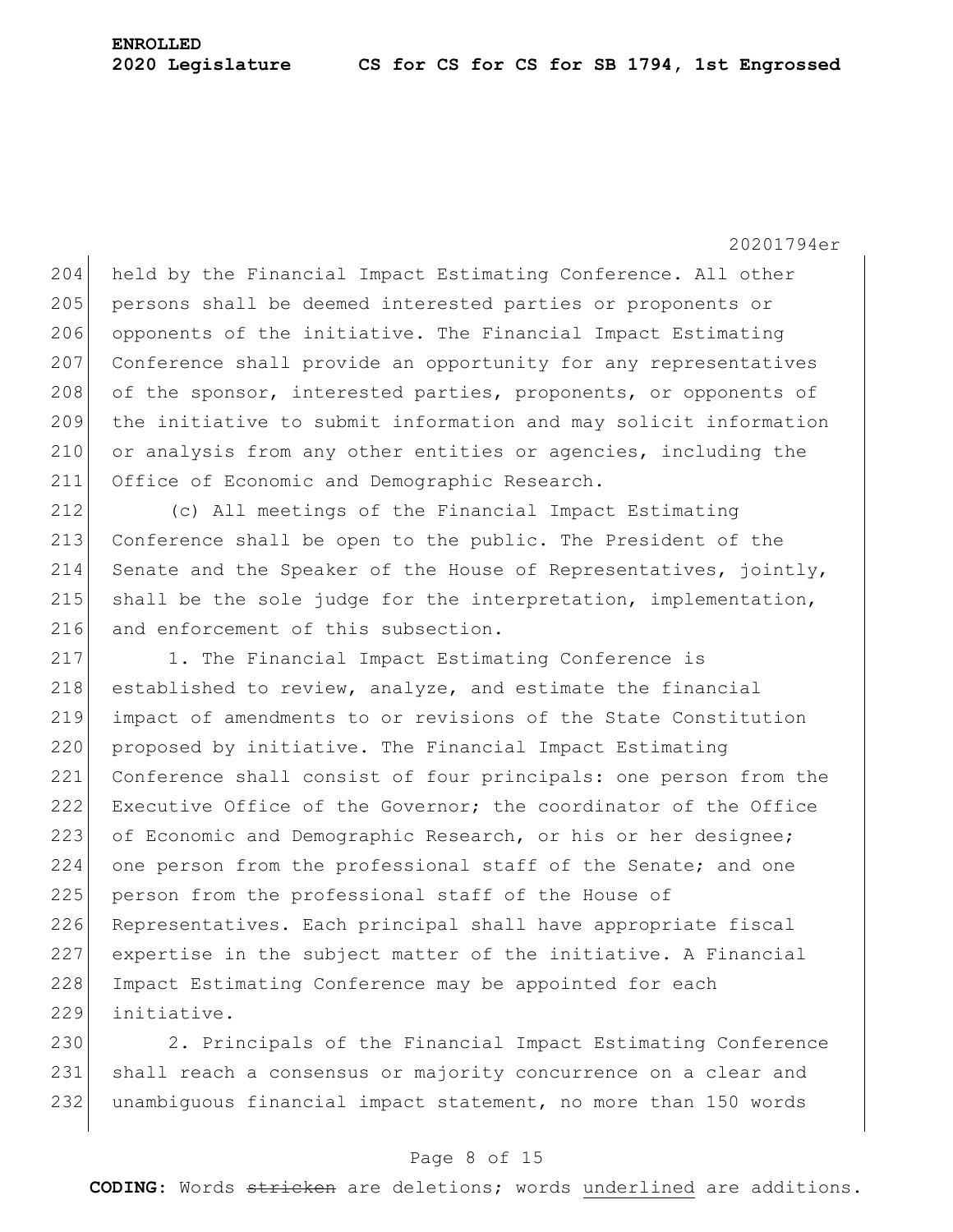in length, and immediately submit the statement to the Attorney General. Nothing in this subsection prohibits the Financial 235 Impact Estimating Conference from setting forth a range of 236 potential impacts in the financial impact statement. Any financial impact statement that a court finds not to be in accordance with this section shall be remanded solely to the Financial Impact Estimating Conference for redrafting. The Financial Impact Estimating Conference shall redraft the 241 financial impact statement within 15 days.

242 3. If the members of the Financial Impact Estimating 243 Conference are unable to agree on the statement required by this  $244$  subsection, or if the Supreme Court has rejected the initial 245 submission by the Financial Impact Estimating Conference and no 246 redraft has been approved by the Supreme Court by 5 p.m. on the  $247$  75th day before the election, the following statement shall 248 appear on the ballot pursuant to  $s. 101.161(1)$ : "The financial 249 impact of this measure, if any, has not been  $\frac{1}{2}$  $250$  reasonably determined at this time."

251 (d) The financial impact statement must be separately 252 contained and be set forth after the ballot summary as required 253 in s. 101.161(1).

254 1. If the financial impact statement projects a net 255 estimates increased costs, decreased revenues, a negative impact 256 on the state budget  $e^{i\theta}$  and  $e^{i\theta}$  or an indeterminate impact 257 for any of these areas, the ballot must include the  $a$  statement 258 required by s.  $101.161(1)$  (b) indicating such estimated effect in  $259$  bold font.

260 2. If the financial impact statement projects a net 261 positive impact on the state budget, the ballot must include the

### Page 9 of 15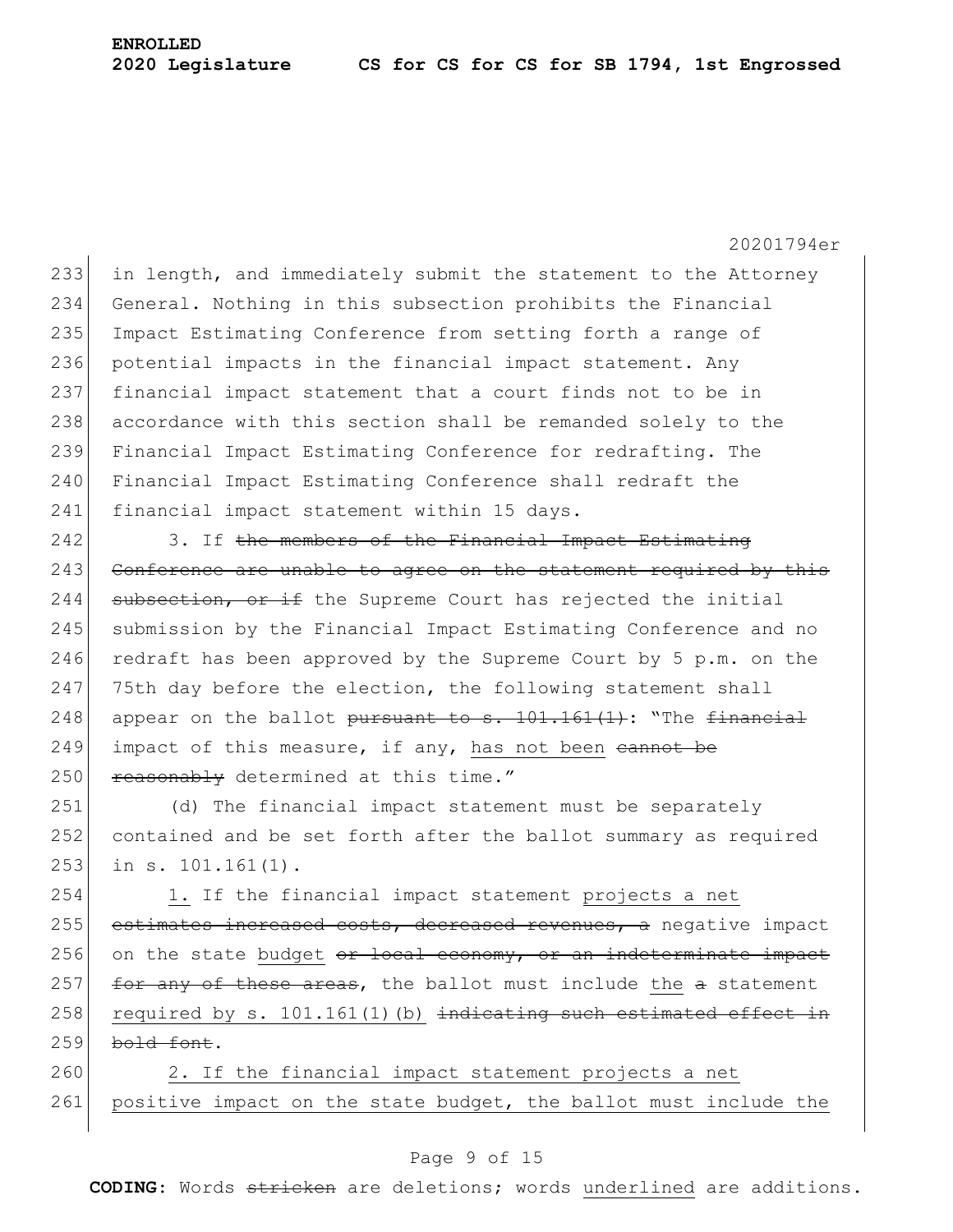262 statement required by s.  $101.161(1)(c)$ .

263 3. If the financial impact statement estimates an 264 indeterminate financial impact or if the members of the 265 Financial Impact Estimating Conference are unable to agree on 266 the statement required by this subsection, the ballot must 267 include the statement required by s.  $101.161(1)(d)$ .

268 (e)1. Any financial impact statement that the Supreme Court 269 finds not to be in accordance with this subsection shall be 270 remanded solely to the Financial Impact Estimating Conference 271 for redrafting, provided the court's advisory opinion is 272 rendered at least 75 days before the election at which the 273 question of ratifying the amendment will be presented. The 274 Financial Impact Estimating Conference shall prepare and adopt a  $275$  revised financial impact statement no later than 5 p.m. on the 276 15th day after the date of the court's opinion.

 $277$  2. If, by 5 p.m. on the 75th day before the election, the 278 Supreme Court has not issued an advisory opinion on the initial 279 financial impact statement prepared by the Financial Impact 280 Estimating Conference for an initiative amendment that otherwise 281 meets the legal requirements for ballot placement, the financial 282 impact statement shall be deemed approved for placement on the 283 ballot.

284 3. In addition to the financial impact statement required by this subsection, the Financial Impact Estimating Conference shall draft an initiative financial information statement. The initiative financial information statement should describe in greater detail than the financial impact statement any projected increase or decrease in revenues or costs that the state or 290 local governments would likely experience and the estimated

#### Page 10 of 15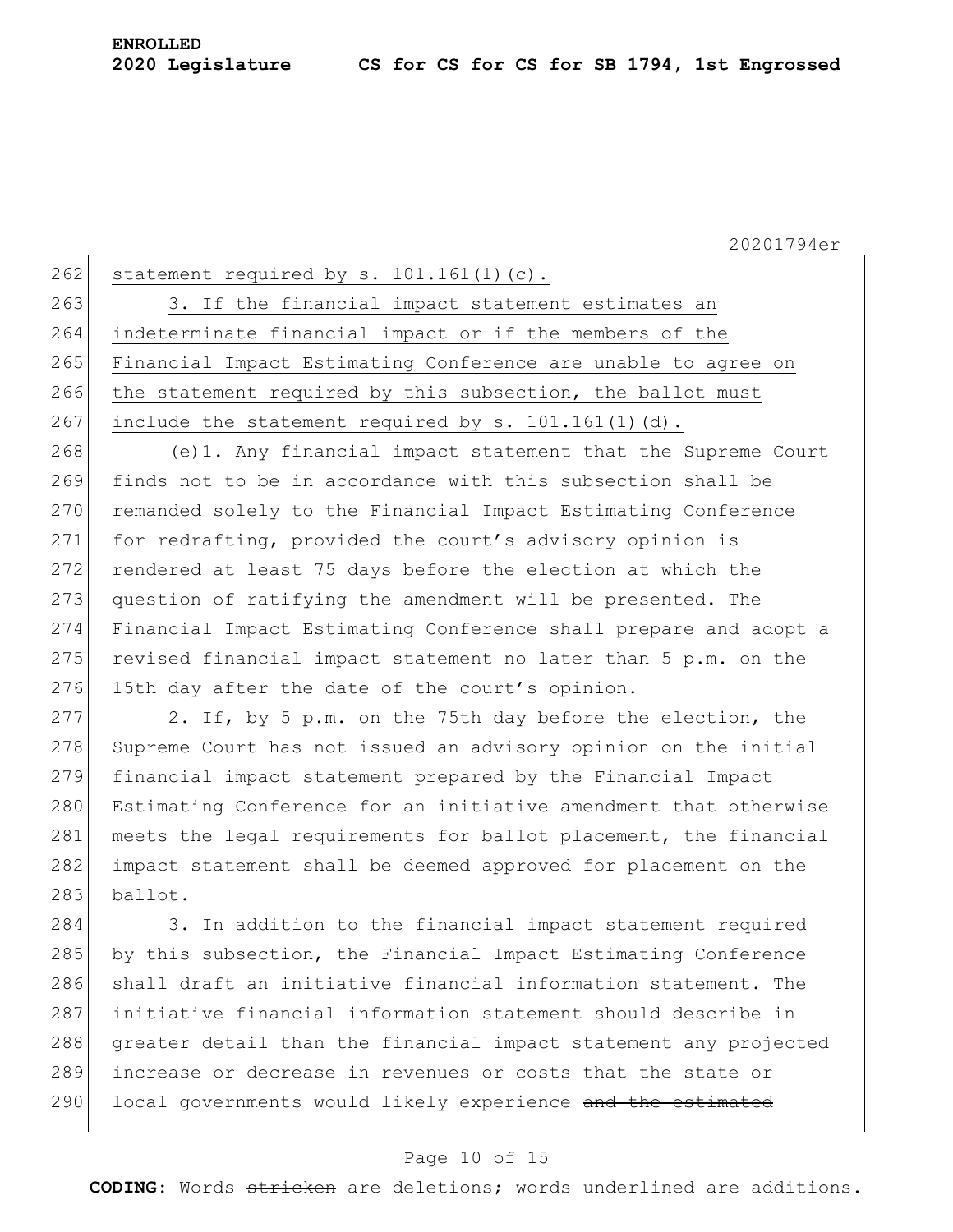291 economic impact on the state and local economy if the ballot 292 measure were approved. If appropriate, the initiative financial 293 information statement may include both estimated dollar amounts 294 and a description placing the estimated dollar amounts into 295 context. The initiative financial information statement must 296 include both a summary of not more than 500 words and additional 297 detailed information that includes the assumptions that were 298 made to develop the financial impacts, workpapers, and any other 299 information deemed relevant by the Financial Impact Estimating 300 Conference.

301 4. The Department of State shall have printed, and shall furnish to each supervisor of elections, a copy of the summary from the initiative financial information statements. The supervisors shall have the summary from the initiative financial information statements available at each polling place and at 306 the main office of the supervisor of elections upon request.

307 5. The Secretary of State and the Office of Economic and Demographic Research shall make available on the Internet each initiative financial information statement in its entirety. In addition, each supervisor of elections whose office has a website shall post the summary from each initiative financial information statement on the website. Each supervisor shall include a copy of each summary from the initiative financial information statements and the Internet addresses for the information statements on the Secretary of State's and the Office of Economic and Demographic Research's websites in the publication or mailing required by s. 101.20.

318 Section 4. Subsection (1) of section 101.161, Florida 319 Statutes, is amended to read:

#### Page 11 of 15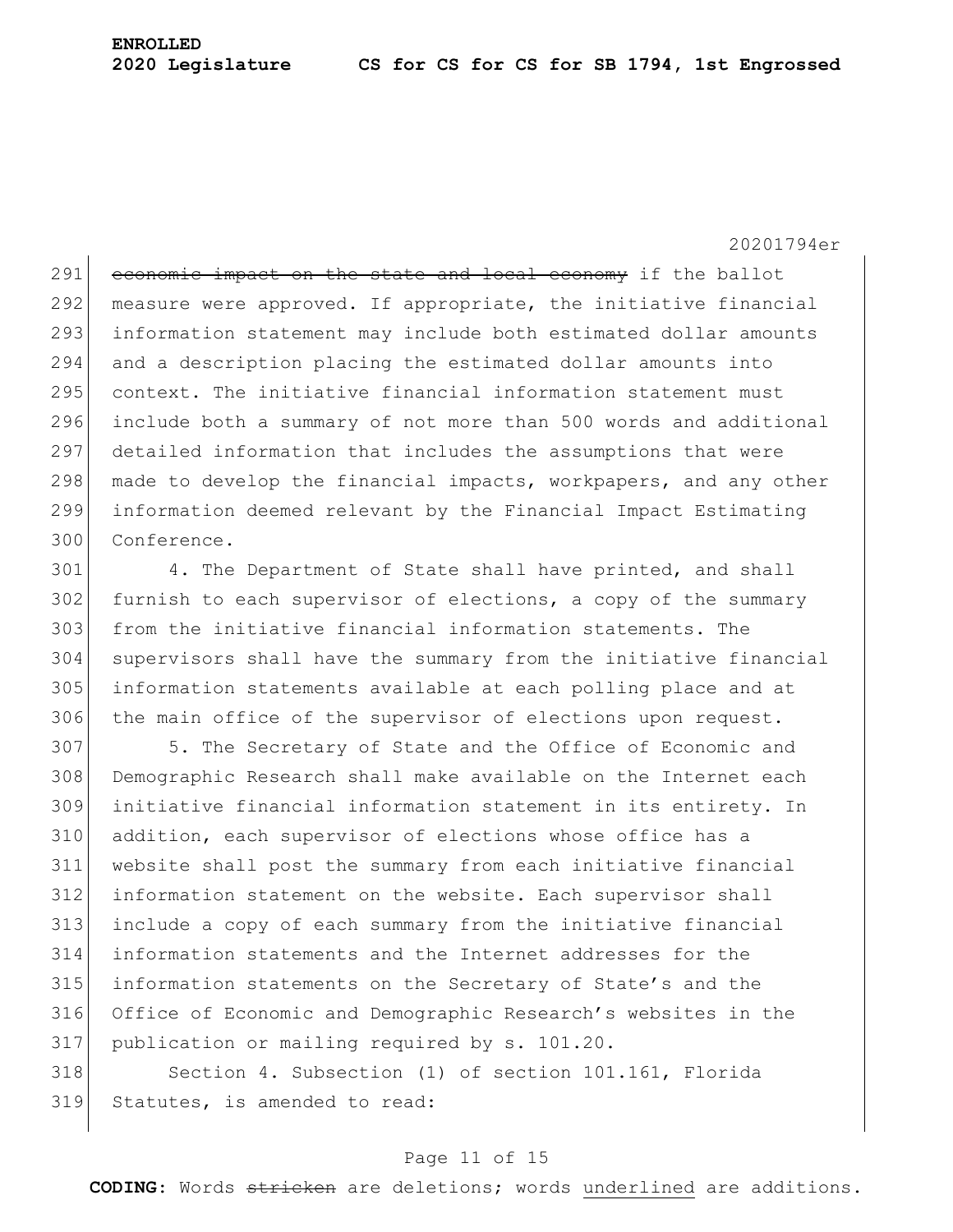320 101.161 Referenda; ballots.-

 (1) Whenever a constitutional amendment or other public 322 measure is submitted to the vote of the people, a ballot summary of such amendment or other public measure shall be printed in clear and unambiguous language on the ballot after the list of candidates, followed by the word "yes" and also by the word "no," and shall be styled in such a manner that a "yes" vote will indicate approval of the proposal and a "no" vote will indicate rejection. The ballot summary of the amendment or other public measure and the ballot title to appear on the ballot shall be embodied in the constitutional revision commission proposal, constitutional convention proposal, taxation and budget reform commission proposal, or enabling resolution or ordinance. The ballot summary of the amendment or other public measure shall be an explanatory statement, not exceeding 75 335 words in length, of the chief purpose of the measure. In addition, for every constitutional amendment proposed by initiative, the ballot shall include, following the ballot 338 summary, in the following order:

 (a) A separate financial impact statement concerning the measure prepared by the Financial Impact Estimating Conference 341 in accordance with s.  $100.371(13)$  s.  $100.371(5)$ .

 (b) If the financial impact statement projects a net negative impact on the state budget, the following statement in bold print:

 THIS PROPOSED CONSTITUTIONAL AMENDMENT IS ESTIMATED TO 347 HAVE A NET NEGATIVE IMPACT ON THE STATE BUDGET. THIS IMPACT MAY RESULT IN HIGHER TAXES OR A LOSS OF

#### Page 12 of 15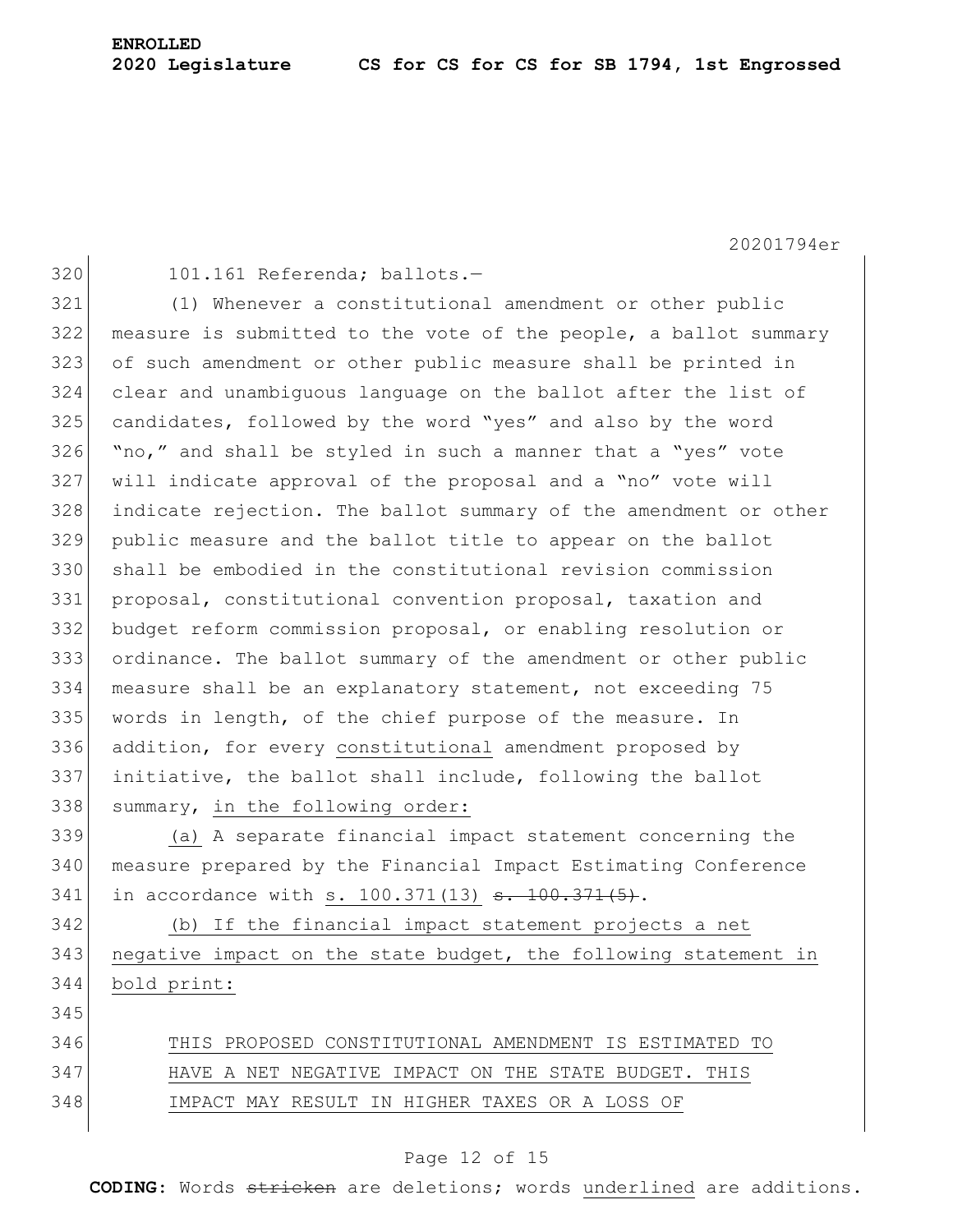20201794er GOVERNMENT SERVICES IN ORDER TO MAINTAIN A BALANCED STATE BUDGET AS REQUIRED BY THE CONSTITUTION. (c)1. If the financial impact statement projects a net positive impact on the state budget resulting in whole or in 354 part from additional tax revenue, the following statement in bold print: THIS PROPOSED CONSTITUTIONAL AMENDMENT IS ESTIMATED TO HAVE A NET POSITIVE IMPACT ON THE STATE BUDGET. THIS IMPACT MAY RESULT IN GENERATING ADDITIONAL REVENUE OR 360 AN INCREASE IN GOVERNMENT SERVICES. 362 2. If the financial impact statement projects a net positive impact on the state budget for reasons other than those specified in subparagraph 1., the following statement in bold print: THIS PROPOSED CONSTITUTIONAL AMENDMENT IS ESTIMATED TO HAVE A NET POSITIVE IMPACT ON THE STATE BUDGET. THIS IMPACT MAY RESULT IN LOWER TAXES OR AN INCREASE IN 370 GOVERNMENT SERVICES. (d) If the financial impact statement is indeterminate or the members of the Financial Impact Estimating Conference are 374 unable to agree on the financial impact statement, the following 375 statement in bold print: THE FINANCIAL IMPACT OF THIS AMENDMENT CANNOT BE

#### Page 13 of 15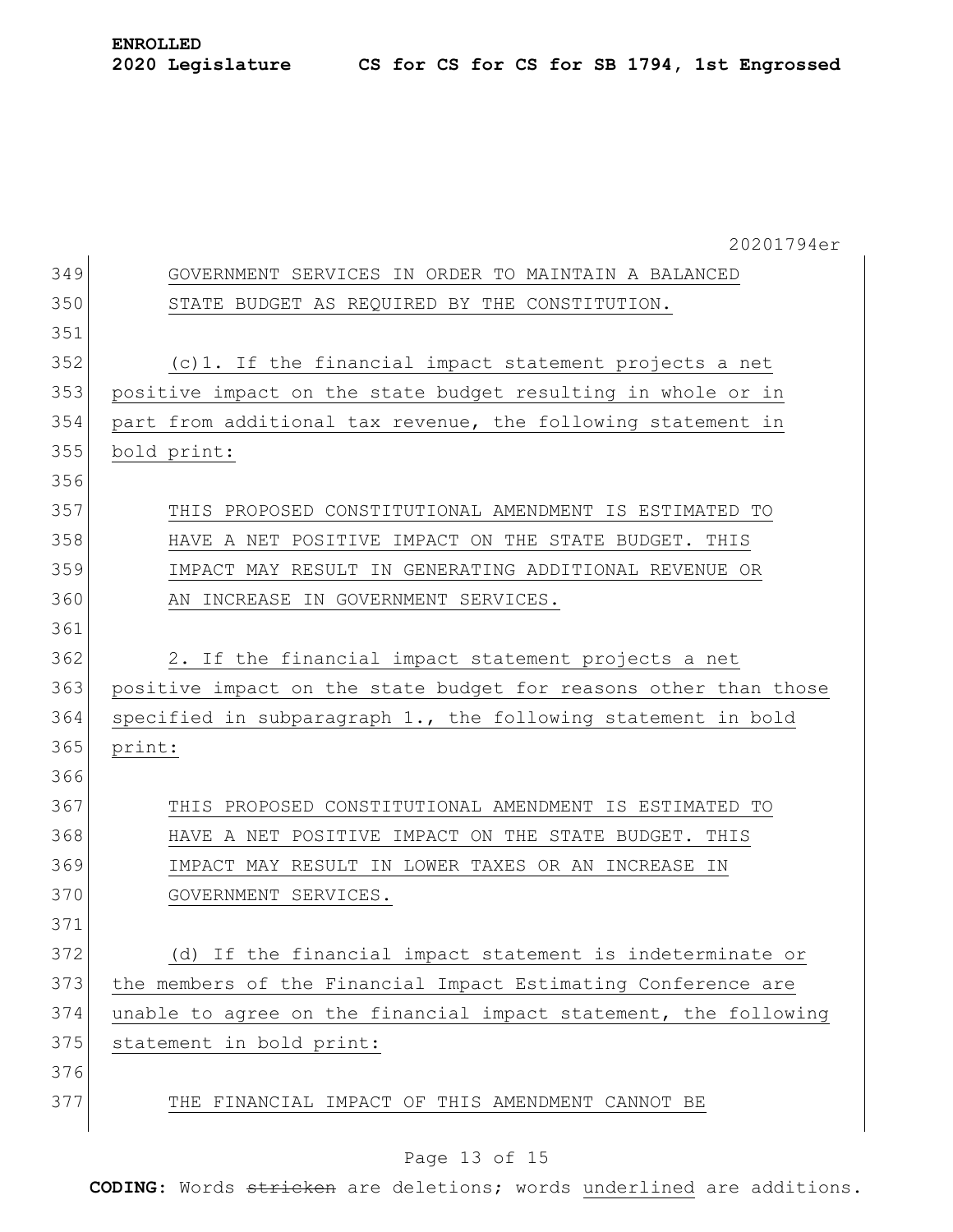| 378 | DETERMINED DUE TO AMBIGUITIES AND UNCERTAINTIES                  |
|-----|------------------------------------------------------------------|
| 379 | SURROUNDING THE AMENDMENT'S IMPACT.                              |
| 380 |                                                                  |
| 381 | The ballot title shall consist of a caption, not exceeding 15    |
| 382 | words in length, by which the measure is commonly referred to or |
| 383 | spoken of. This subsection does not apply to constitutional      |
| 384 | amendments or revisions proposed by joint resolution.            |
| 385 | Section 5. Section 101.171, Florida Statutes, is amended to      |
| 386 | read:                                                            |
| 387 | 101.171 Copy of constitutional amendment to be available at      |
| 388 | voting locations. - Whenever any amendment to the State          |
| 389 | Constitution is to be voted upon at any election, the Department |
| 390 | of State shall have printed and shall furnish to each supervisor |
| 391 | of elections a sufficient number of copies of the amendment      |
| 392 | either in poster or booklet form, and the supervisor shall       |
| 393 | provide have a copy in a designated area of each polling         |
| 394 | location as determined by the supervisor thereof conspicuously   |
| 395 | posted or available at each polling room or early voting area    |
| 396 | upon the day of election.                                        |
| 397 | Section 6. This act does not require the Financial Impact        |
| 398 | Estimating Conference to amend or revise a financial impact      |
| 399 | statement that has been submitted to the Secretary of State      |
| 400 | before the effective date of this act. The provisions of this    |
| 401 | act, including the ballot requirements for certain disclosures   |
| 402 | and statements, apply to constitutional amendments proposed by   |
| 403 | initiative which are proposed for the 2020 general election and  |
| 404 | each election thereafter; provided, however, that nothing in     |
| 405 | this act affects the validity of any petition form gathered      |
| 406 | before the effective date of this act or any contract entered    |
|     |                                                                  |

# Page 14 of 15